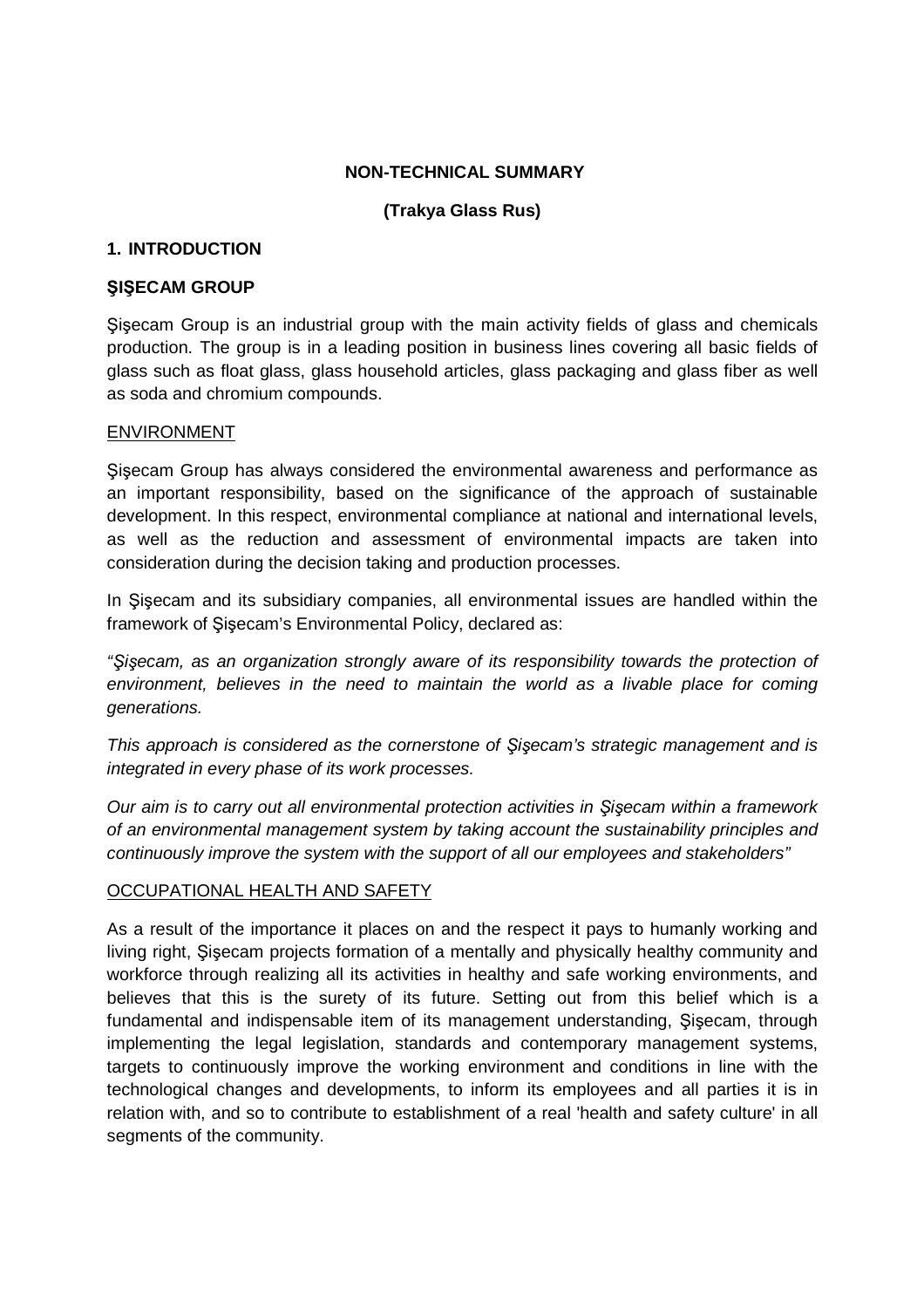"ŞİŞECAM places great emphasis and considers the right of life and labor in humane conditions. It envisages the establishment of stable in spirit and body society and labor force as for that purpose requires all activities to be executed under safe and healthy work conditions and believes that this way the safe future will be reached.

Believing that this idea represents an integral and basic part of the management thinking ŞİŞECAM constantly improves the conditions of labor environment by applying statutory provision, technologic reaches, standards and modern management systems. Submitted information to its employees and to everybody it has relations with it aims to contribute to the formation of health and safety culture in every one layer of society."

### **Flat Glass Group**

Carrying out the activities of Sisecam Group in the field of flat glass, Trakya Cam is the leading company of the flat glass market in Turkey and the pioneer in the region.

Trakya Cam that employs the latest technologies in production, operates in the fields of;

- basic glass (flat glass, patterned glass, mirror, laminated glass, coated glass, glass for architectural applications),
- automotive glass and glass for other vehicles,
- energy glass,
- glass for home appliances

and provides input for various sectors including construction, automotive, energy, home appliances, furniture and agriculture.

### **2. THE NEW PROJECT**

### **2.1. OVERVIEW**

Trakya Cam will invest a new float line in Russia. The investment, Trakya Glass Rus (TGR), consists of one float line, one mirror line and one coating line.

The float glass production line has a 730 tons daily production capacity. It will produce glass for automotive, furniture and architectural industries. It will produce clear and colored glass in campaigns.

The investment is in a `Special Economic Zone`. The raw glass will be supplied to our Automotive Glass Plant which is located in the same zone using a very short way. The Mirror and Coater Lines are located in same building with the float line.

### **2.2. SITE LOCATION**

Locations of both of the Special Economic Zone (SEZ) in Tatarstan Republic and Trakya Glass Rus in SEZ are given in attachments.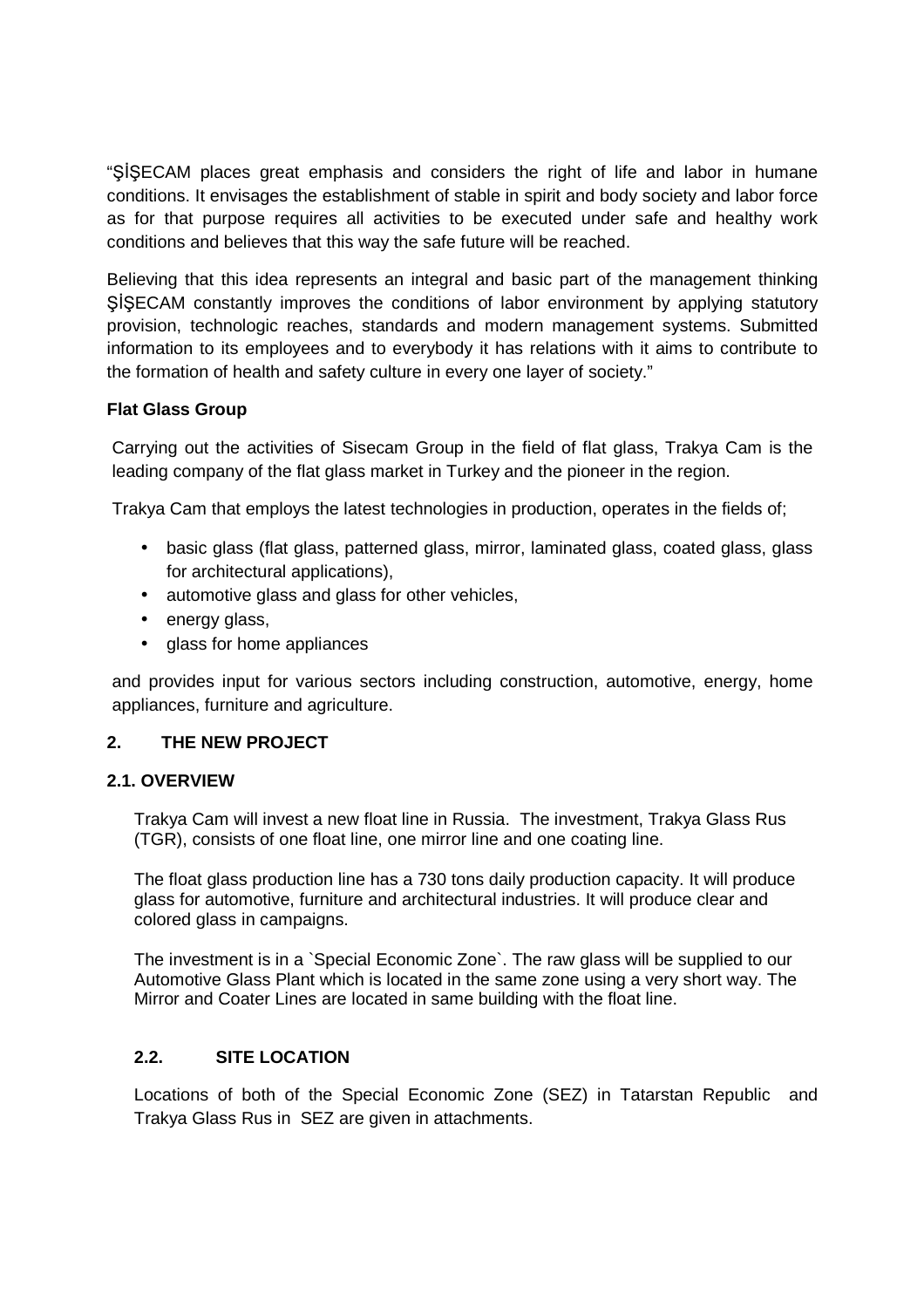The site selection for float glass projects is significantly important in terms of mainly proximity to targeted markets, transportation conditions, proximity to raw materials, infrastructure conditions. The reasons for selecting the investment location of Trakya Glass Rus as SEZ Alabuga, in Tatarstan Republic are described below.

• Proximity to targeted markets: As mentioned in the related sections, the target markets for float glass are mainly Ural and Volga regions and South and Central Region in Russia. In this respect the selected location for project implementation of Trakya Glass Rus is very suitable considering the proximity to target markets.

• Transportation Infrastructure: The logistics network of the selected location is very favourable for the project as it offers both road and railway transportation. It is also an advantage that customs exit and entry gates are already constructed.

• Infrastructure: Natural gas availability is one of the most important factors for determining a site for float line investments, as float line production is an energy intensive technology. Besides stable electricity availability is also important and mostly for mirror and coated glass productions. The selected location meets the criteria of float glass, mirror and coated glass productions in terms of natural gas and electricity availability. It is very important that the natural gas and electricity already exists at the site. Besides, there is already sewerage, rain water drainage and waste treatment systems at the site.

• Proximity to Raw Materials: The most important raw materials which are sand and soda ash will be purchased from 350-450 km distances. The other raw materials will be purchased from 600-800 km distances. So, it is very important there are available raw materials close to the selected location with the specs suitable for float glass production.

• Land: The selected site is very suitable with size and land structure for the planned investments.

Incentives: There are incentives provided for the investments in SEZ Alabuga most important of which are property tax exemptions, profit tax of %15,5, and VAT exemptions.

• Social Environment: There are cities around the selected locations with favourable social and living conditions and good accommodation options. There are also education institutes and specialized colleges and schools.

## **2.3. PRODUCTS**

## Float Glass

Float glass is the basic material for all glazing purposes. It is a basic raw material to various sectors including construction, automotive, home appliances, furniture, energy and agriculture.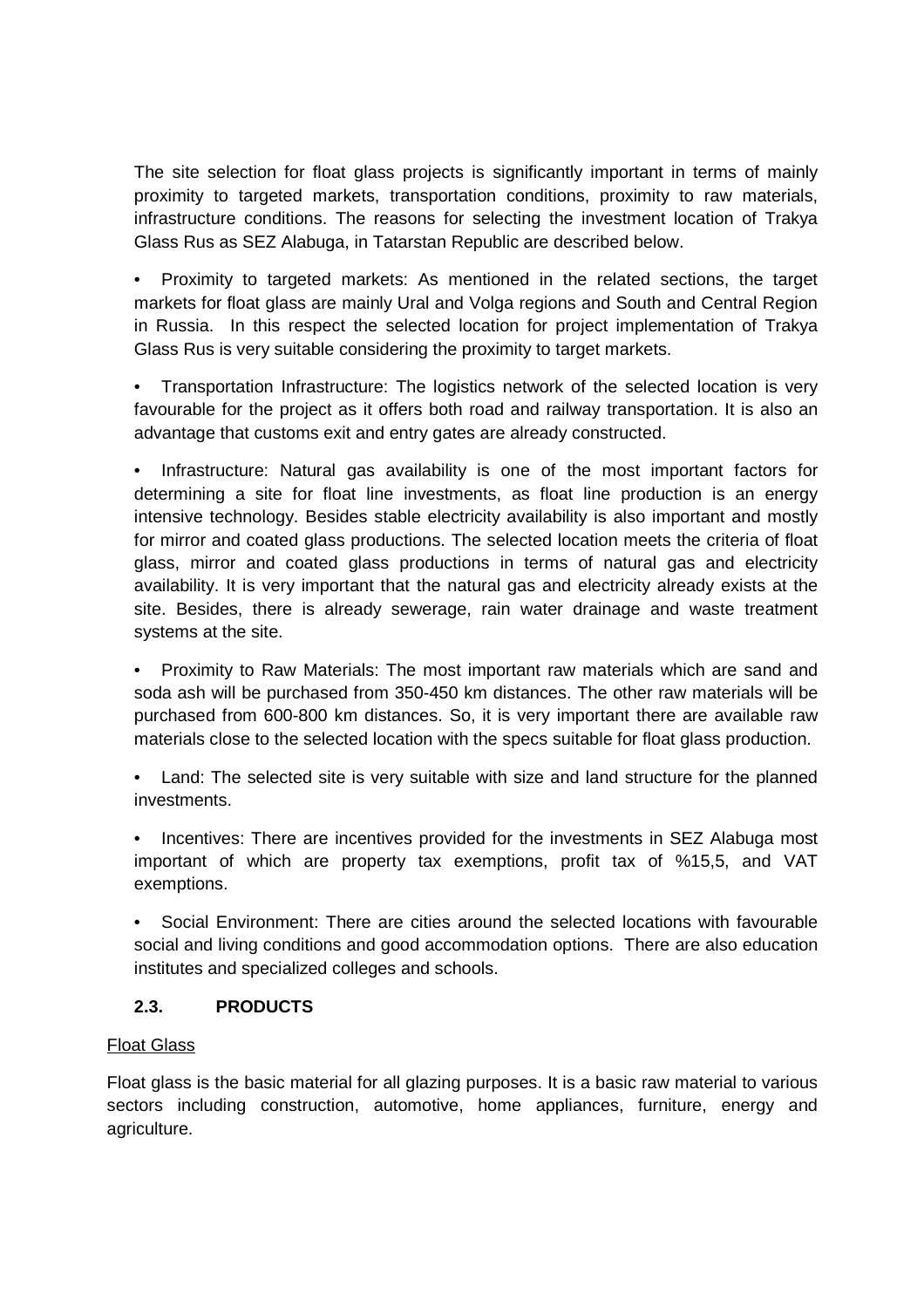Secondary processes are applied on float glass to improve its basic properties. When laminated, toughened, coated or made into mirror, float glass can provide heat and noise insulation, solar control, safety and security and it is well suited for decoration as well.

Main consumer features and parameters of products:

Typical float glass thicknesses vary between 2-10 mm.

Sizes :Jumbo (4,50 up to 6,00 meters to 3,21 meters)

Float glass is manufactured in accordance with;

- EN 572-9
- ISO 9001:2008 Quality Management System

### Coated Glass

Glass, when used as single glazing in windows, high amount of heat loss occurs in winter. Insulating glass units contribute to energy saving by decreasing heat loss through windows. An insulating glass unit incorporating coated heat control glass, provides effective heat insulation.

Trakya Cam manufactures heat control (Low-E coated) glass by depositing multi layered metal/metal oxides on float glass through "magnetically enhanced vacuum sputtering technology". Vacuum deposition requires a vacuum chamber in which the metal to be deposited on the glass. In the vacuum, particles of the metal circulate freely and impinge on the surface of glass.

Main consumer features and parameters of products:

Typical coated glass thicknesses vary between 3-19 mm.

Sizes: Jumbo (4,50 up to 6,00 meters to 3,21 meters)

Coated glass is manufactured in accordance with;

- EN 1096-4
- ISO 9001:2008 Quality Management System

### Mirror

Mirror is used in furniture and for architectural applications. It is an ideal product for interior design and used mainly in bedrooms, bathrooms, stores, sport centers and exhibition centers.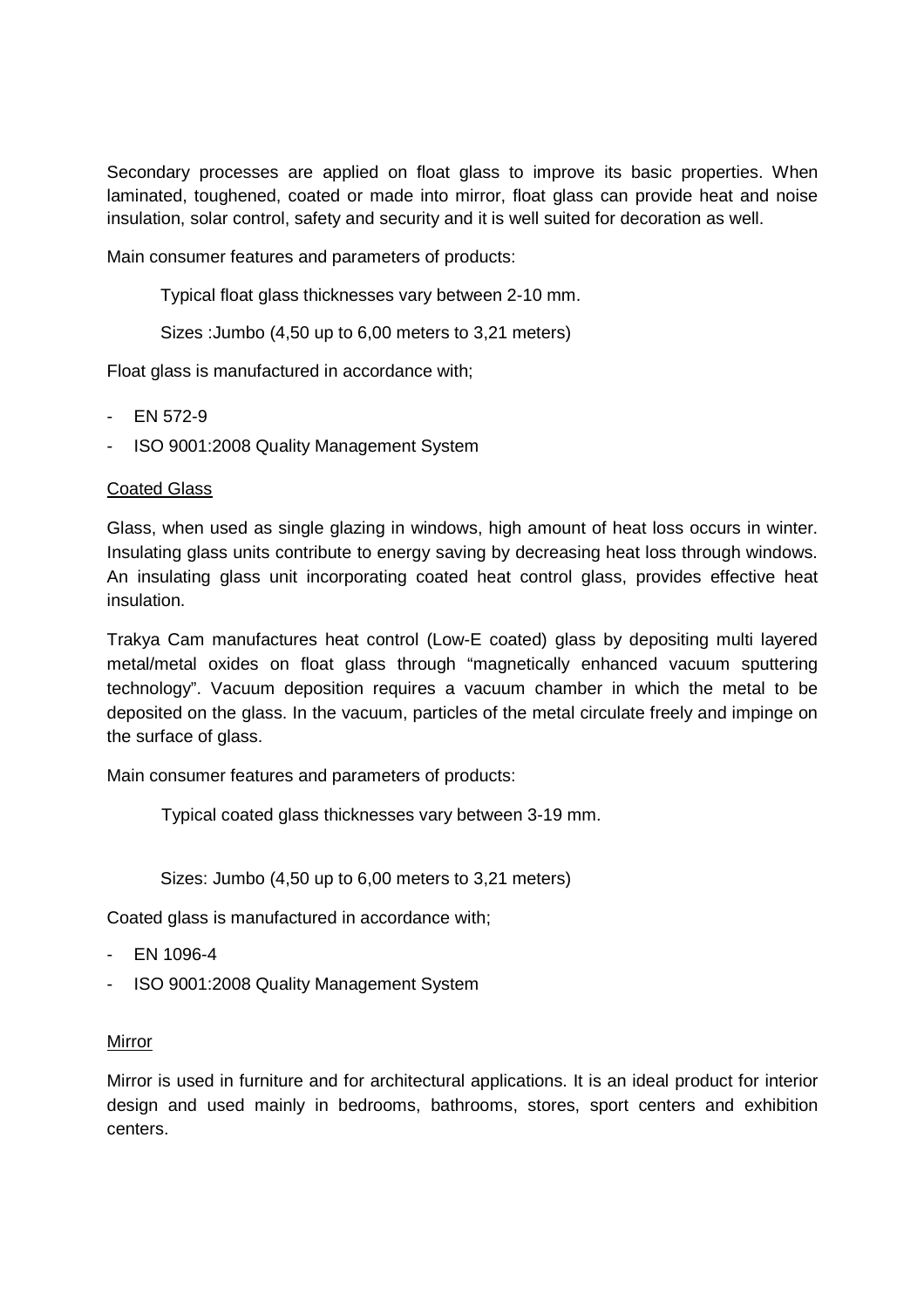Mirror is produced by applying a layer of silver on one side of the glass plate. The silver mirror production line uses the chemical coating method. The main steps are washing, polishing, sensitizing, silver coating, protective metal coating, and painting.

Main consumer features and parameters of products:

Typical mirror glass thicknesses vary between 2-6 mm.

Sizes: LES (1,80 up to 2,50 meters to 3,21 meters)

Split size (1,25 up to 1,80 meters to 1,60 meters)

Mirror glass will be manufactured in accordance with;

- EN 1036 : 2007 -1 and EN 1036 : 2008 -2
- ISO 9001:2008 Quality Management System

## **2.4. PRODUCTION TECHNOLOGY/TECHNOLOGIES**

Flat glass production will be produced by the latest developed float glass technology in flat glass sector. Most flat glass producers in Russia use the same technology. This technology allows producers to produce high quality flat glass. However, some producers use older float glass technology, Chinese technology or old-fashioned sheet glass technology and therefore produce low quality flat glass products. Trakya Glass Rus will be able to produce flat glass in each thickness, color and size valid in flat glass sector and therefore will not have any disadvantages in this regard.

Concerning the mirror production, existing mirror production technology, know-how and experience allows us to produce very high quality mirror and our mirror is renowned in Russia as well as in other countries. Given that technology, know-how and experience, we will have the same quality and our mirror is going to have advantageous against our competitors because of our product's quality, competitor products' quality and our mirror's market awareness.

The coated glass technology differs from company to company. However, concerning the product, our coated glass products will have the similar or better technical specs and performance in order to compete with the competitors.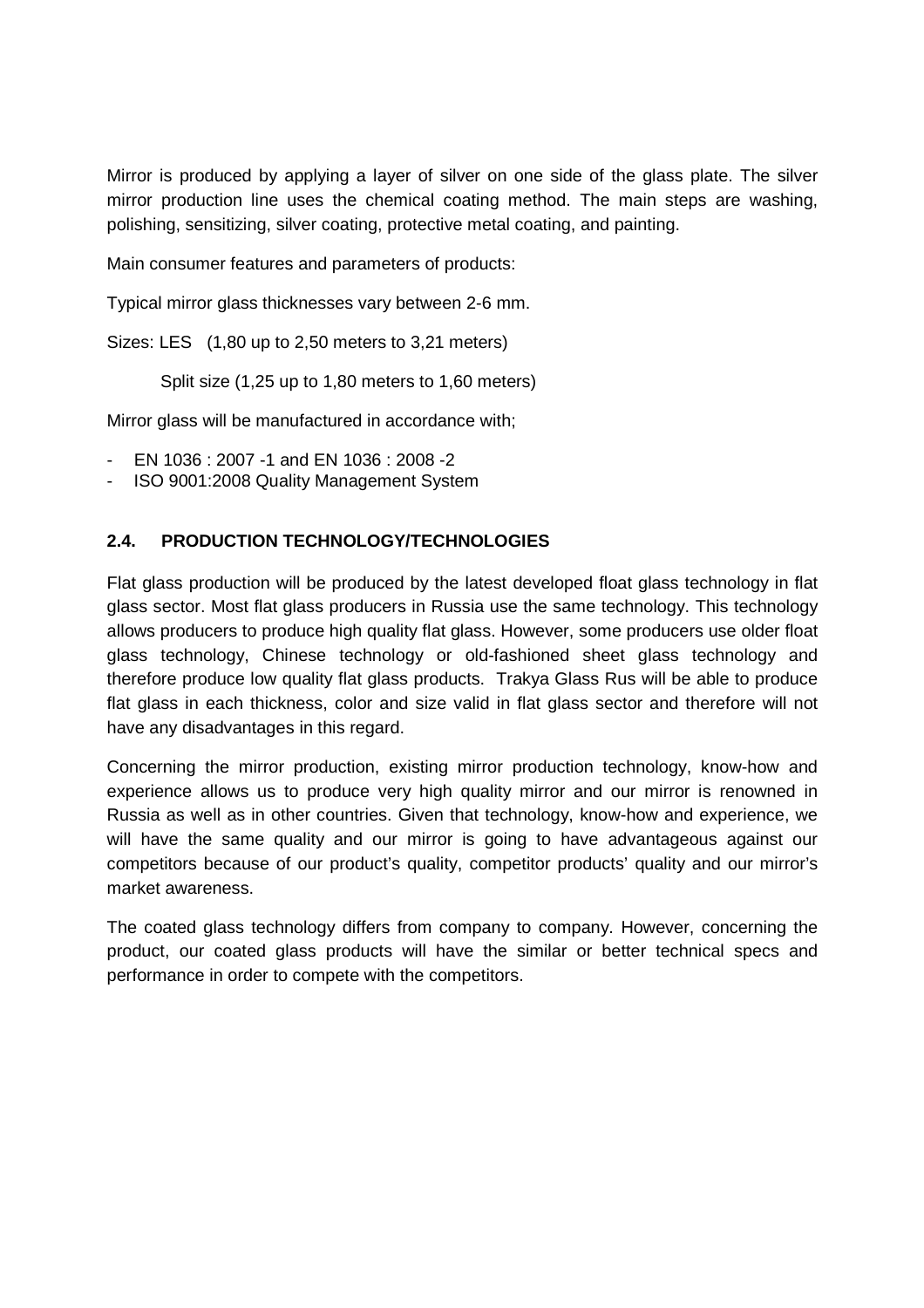# **3. ENVIRONMENTAL OBJECTIVES OF THE PROJECT**

### **3.1. EMS and OHSAS Integration**

After all the projected lines are taken into operation, both of Environmental Management System and Occupational Health and Safety Management System will be applied for the new plant.

### **3.2. Emissions: Air, water, nonhazardous and hazardous wastes**

Air emissions will be discharged to the atmosphere in accordance with the regulations in Russia. However, to get the further improvement primary measures will be applied to all production lines.

As a secondary measure; in order to reduce NOx and dust emissions from Float Glass Furnace, waste gases will be connected to a waste gas treatment system composed of ESP and SCR.

Sanitary wastewater that will be generated from the various activities in the Plant will be discharged into the sewage within limits required by the Municipality.

Only the process wastewater that needs to be treated in the Plant will be generated from the mirror production line and it will be treated before to be discharged into the sewage.

Nonhazardous wastes that will be generated from the Plant will be stored separately and will be given to recycling companies. Only the cullet will be recycled in the Float Glass furnace.

Hazardous wastes will be managed according to the requirements of regulations in Russia.

### **3.3. Noise at boundary**

There will be no noise impact at the boundary. However, noise at the boundary will be monitored according to the legislation requirements by authorized laboratories and data of monitoring will be reported to relevant authorities.

### **3.4. Energy efficiency & carbon management (including carbon emissions and any reduction measures)**

Main energy saving techniques to reduce energy consumption will be applied to the float glass production line since the main energy will be consumed in this line.

- ⇒ **Furnace design**: The furnace will be designed as regenerative by which heat of the flue gas is recovered and used for the pre-heating of the combustion air. This design will provide saving of fuel usage and CO2 emissions generation.
- ⇒ **Combustion control and fuel choice:** For the most efficient combustion, all combustion parameters will be monitored and evaluated continuously. As well as that low-NOx burners will be utilized.